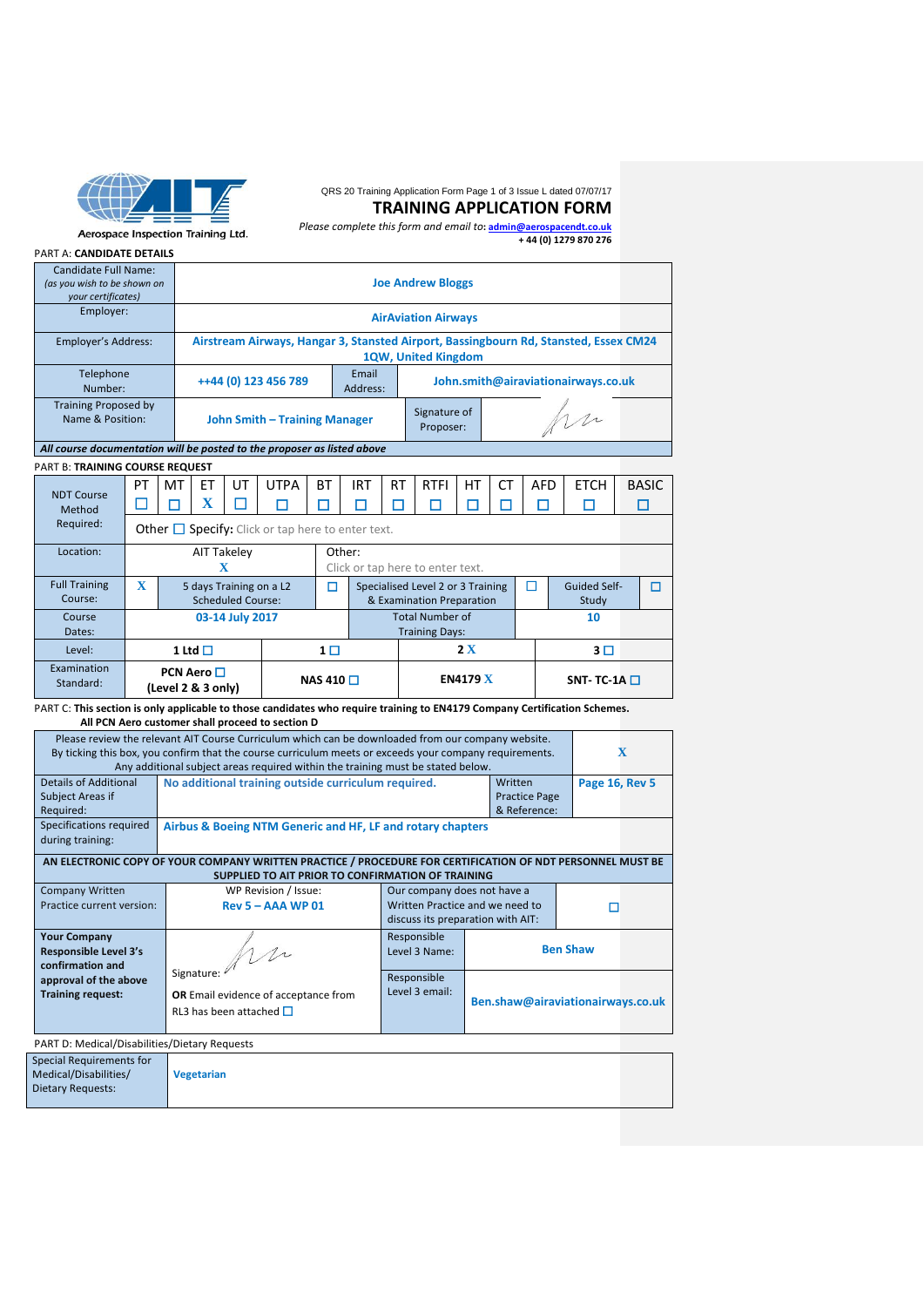

### QRS 20 Training Application Form Page 2 of 3 Issue L dated 07/07/17

#### **TRAINING APPLICATION FORM**

Aerospace Inspection Training Ltd.

*Please complete this form and email to***[: admin@aerospacendt.co.uk](mailto:admin@aerospacendt.co.uk)  + 44 (0) 1279 870 276**

| Does your Purchase Order Number                                                                              | <b>YES X</b>                                                                                                                                     |  | If Yes: Purchase Order Number<br>please provide a copy to                                                                      | P007694                    |                                                    |  |                                  |  |
|--------------------------------------------------------------------------------------------------------------|--------------------------------------------------------------------------------------------------------------------------------------------------|--|--------------------------------------------------------------------------------------------------------------------------------|----------------------------|----------------------------------------------------|--|----------------------------------|--|
| need to be quoted on the invoice?                                                                            | NO <sub>1</sub>                                                                                                                                  |  | support your application:                                                                                                      |                            |                                                    |  |                                  |  |
| How will the invoice be paid:                                                                                | Credit/Debit Card<br>(We do not accept<br>American Express)                                                                                      |  | Cash $\Box$<br>(Ensure that you have the exact<br>money as we do not hold change)                                              | Cheque $\Box$<br>(UK Only) |                                                    |  | <b>BACS X</b><br>(Bank Transfer) |  |
| <b>Company VAT Number</b><br>(UK & EU Only):                                                                 | 12456798                                                                                                                                         |  |                                                                                                                                |                            |                                                    |  |                                  |  |
| Invoice address if different from the<br>company address:                                                    | Same as above                                                                                                                                    |  |                                                                                                                                |                            |                                                    |  |                                  |  |
| Accounts department email contact:                                                                           | Jenny Hall - Jenny.hall@airaviationairways.co.uk                                                                                                 |  |                                                                                                                                |                            |                                                    |  |                                  |  |
| How would you like your<br>training/examinations documents<br>delivered to you? Please select as<br>desired: | <b>Free UK Postal Service X</b><br>No Tracking or Signature.<br>AIT cannot be held responsible for<br>any loss of or damage to<br>documentation. |  | AIT Courier Charged to You<br>at Cost □<br>Tracking Available, Unable to deliver<br>to a PO Box as a signature is<br>required. |                            | <b>Will Arrange Collection of</b><br>the Documents |  |                                  |  |

All PCN & Overseas candidates attending training at AIT must supply photographic evidence of identification and a copy of their VISA if applicable.

|        | Do you require a Visa sponsor letter?                                                                                                   | Yes $\square$                                                                                   | No X | <b>Commented [SW1]: For candidates who require Visa</b>     |
|--------|-----------------------------------------------------------------------------------------------------------------------------------------|-------------------------------------------------------------------------------------------------|------|-------------------------------------------------------------|
|        |                                                                                                                                         | <b>Hover to See Comment</b>                                                                     |      | Sponsor letters from Aerospace Inspection Training Ltd. The |
|        | <b>PART F: TERMS &amp; CONDITIONS</b>                                                                                                   | following information must be supplied:<br>1. A scanned colour copy of the candidate's passport |      |                                                             |
|        | <b>Booking Terms and Conditions</b>                                                                                                     |                                                                                                 |      | 2. The candidate's passport number stated in an email       |
|        | 1. Confirmation of training and arrival instructions will be issued as soon as possible following receipt of this completed             |                                                                                                 |      | 3. The candidate's full home address                        |
|        | application form.                                                                                                                       | 4. The candidate's full address while staying in the UK                                         |      |                                                             |
|        | 2. AIT must be notified of any disability when submitting this application form.                                                        |                                                                                                 |      |                                                             |
|        | 3. An invoice will be issued prior to the course start date unless agreed otherwise and must be paid within 30 days of the              |                                                                                                 |      |                                                             |
|        | invoice date or prior to the course start date, whichever is sooner.                                                                    |                                                                                                 |      |                                                             |
| 4.     | Training documentation and Result Notices will only be dispatched when the invoice has been paid in full.                               |                                                                                                 |      |                                                             |
| 5.     | If you are unable to attend the course, cancellation must be made in writing; the following cancellation fees apply:                    |                                                                                                 |      |                                                             |
|        | a. If cancelled between eight and twenty-eight days prior to the course start date, an admin cancellation fee of £50 will<br>be charged |                                                                                                 |      |                                                             |
|        | b. If cancelled between seven and fourteen days prior to the course start date, 25% of the fees will be charged                         |                                                                                                 |      |                                                             |
|        | If cancelled more than three days but less than seven days prior to the course start date, 50% of the fees will be<br>c.                |                                                                                                 |      |                                                             |
|        | charged                                                                                                                                 |                                                                                                 |      |                                                             |
|        | d. If cancelled three days or less prior to the course start date, 100% of the fees will be charged                                     |                                                                                                 |      |                                                             |
|        | If cancellation is not made and the candidate is not present on day 1 of the course, 100% of the course fee will be<br>e.<br>charged    |                                                                                                 |      |                                                             |
| 6.     | Providing that notification is made within five UK working days of the course start date, and with the agreement of AIT,                |                                                                                                 |      |                                                             |
|        | candidates may have the option to transfer onto another scheduled course of the same value without penalty charges.                     |                                                                                                 |      |                                                             |
|        | 7. If the candidate is unable to attend any part of the course due to ill health, no refund will be given.                              |                                                                                                 |      |                                                             |
|        | AIT will provide a list of local accommodation (Part G) and our agreed discounted rate. Although every effort is made to                |                                                                                                 |      |                                                             |
|        | recommend suitable accommodation, AIT is not responsible for the standard of hotels or other accommodation.                             |                                                                                                 |      |                                                             |
|        | 9. All bookings for accommodation must be arranged directly with the hotel.                                                             |                                                                                                 |      |                                                             |
|        | 10. All payments for accommodation must be arranged directly with the hotel by either the candidate upon arrival, the                   |                                                                                                 |      |                                                             |
|        | employer's accounts department or travel agency. AIT will not pay any outstanding invoices.                                             |                                                                                                 |      |                                                             |
|        | I confirm that I have read, understood and agree to the Booking Terms & Conditions:                                                     |                                                                                                 |      |                                                             |
|        |                                                                                                                                         |                                                                                                 |      |                                                             |
|        | Date: 07/07/2017<br>Signature:                                                                                                          |                                                                                                 |      |                                                             |
|        |                                                                                                                                         | FOR INTERNAL USE ONLY                                                                           |      |                                                             |
|        | <b>ACKNOWLEDGEMENT</b>                                                                                                                  |                                                                                                 |      |                                                             |
|        | Booking for the above course is confirmed Start:                                                                                        |                                                                                                 |      |                                                             |
|        | Confirmation & Arrival instructions emailed to customer.                                                                                |                                                                                                 |      |                                                             |
| Signed |                                                                                                                                         | <b>AIT Centre Administrator</b><br>Date:                                                        |      |                                                             |
|        | AIT Invoice No.                                                                                                                         |                                                                                                 |      |                                                             |
|        |                                                                                                                                         |                                                                                                 |      |                                                             |